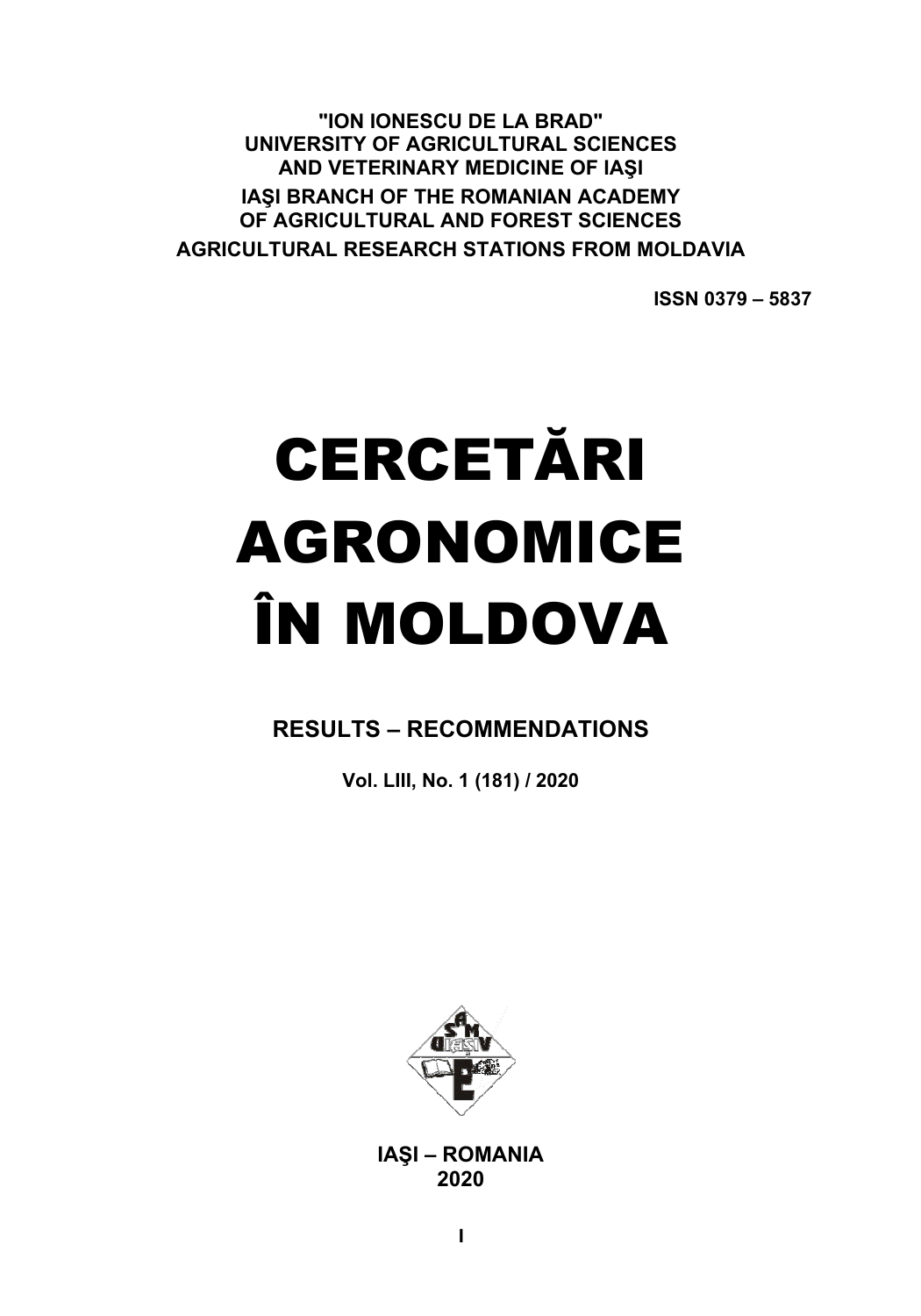# **EDITOR – IN – CHIEF Daniel BUCUR**

# **MANAGING EDITOR Irina Gabriela CARA**

# **CONTENT RESPONSIBLE Raluca Maria HLIHOR**

#### **EDITORIAL BOARD**

**Stanislaw Berbec** - University of Agriculture Lublin, Poland; **Gheorghe Cimpoieş** - University of Agriculture Chişinău, Republic of Moldova; **Pascal Codron** - High Institute of Agriculture, Lille, France; **Wolfgang Friedt** - Justus-Liebig University of Giessen, Germany; **Petr Konvalina**, **Jan Moudrý** - University of South Bohemia in Ceské Budĕjovice, Faculty of Agriculture, Czech Republic; **Hervé Quénol** - COSTEL Laboratory, NCSR, University Rennes 2, France

**Vasile Vîntu, Costel Samuil, Teodor Robu, Paul Boişteanu, Costică Ailincăi, Ioan Avarvarei, Daniel Bucur, Mihai Carp-Cărare, Aurel Chiran, Corneliu Cotea, Valeriu V. Cotea, Ioan Gîlcă, Gerard Jităreanu, Doina Jităreanu, Valeriu Moca, Neculai Munteanu, Tudor Perianu, Ioan Mircea Pop, Radu Roşca, Gheorghe Solcan, Mihai Tălmaciu, Ioan Ţenu, Eugen Ulea, Ioan Vacaru-Opriş -** University of Agricultural Sciences and Veterinary Medicine of Iaşi, Romania

#### **CONTACT:**

**Marian COSTICĂ** - **editor** University of Agricultural Sciences and Veterinary Medicine Iaşi 3, Mihail Sadoveanu Alley, Iaşi, 700490, Romania Phone:  $+40, 232, 407, 471$ Fax: +40 232 260.650 E-mail: cercet\_agromold@yahoo.com, cercet\_agromold@uaiasi.ro http://www.uaiasi.ro/CERCET\_AGROMOLD/

 $^{\circ}$  Anv partial or integral reproduction or translation will be done with the agreement of the Editorial Board.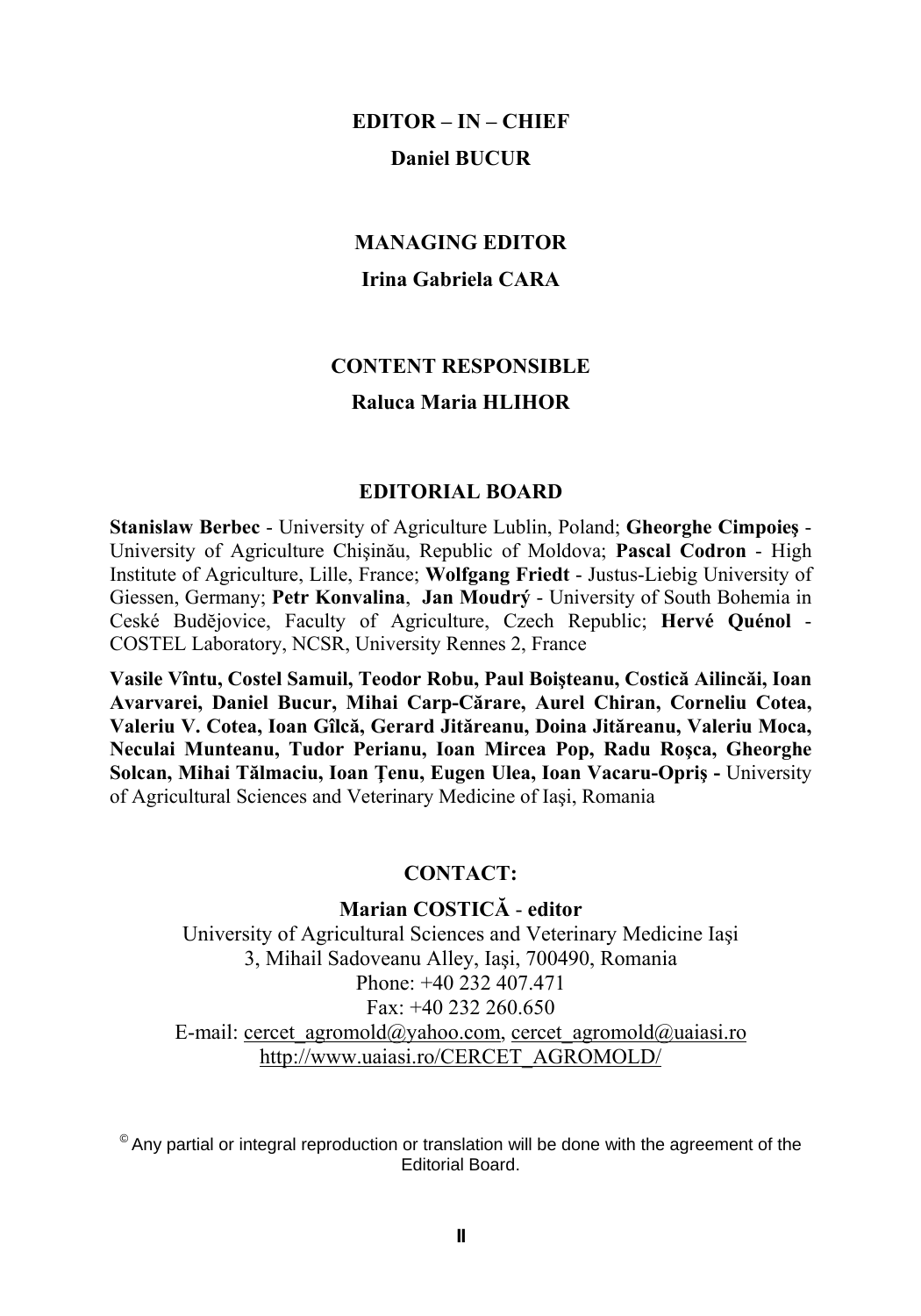# **AGRONOMICAL RESEARCH IN MOLDAVIA**

**Vol. LIII No. 1/2020**

# **TABLE OF CONTENTS**

|--|--|--|--|

## **RESEARCH ARTICLES**

| S.A. Tabatabaei, O. Ansari – The Effect of Priming on Germination<br>Characteristics of Barley Seeds under Drought Stress Conditions  1-18                                                                   |
|--------------------------------------------------------------------------------------------------------------------------------------------------------------------------------------------------------------|
| L.M. Mansouri, A. Kheloufi, R. Belatreche, N. Heleili, Z.F. Boukhatem<br>Effect of Nitrogen Fertilizer on Growth, Flowering, Fruiting and<br>Nodulation of Three Varieties of Common Bean in the Arid Region |
| M.A. Hossain, M.M. Rahman, M.G. Azam, M.H. Imam - Comparison<br>of IPM Packages on Flower Thrips and Pod Borers Management of                                                                                |
| S. Gürsoy – The Yield and Quality Properties of Chickpea Seeds                                                                                                                                               |
| M.G. Azam, M.A. Hossain, J. Hossain, M.A. Hossain, M.O. Ali -<br>Adaptability Performances of Chickpea (Cicer arietinum L.)<br>Genotypes under Different Environments for Stability of                       |
| O.A. Adebisi, L.O. Adebisi, I.B. Olatunji, T.O. Daodu, M.O. Omofaiye,<br>O.A. Akilapa - Sensory Evaluation and Willingness to Pay for                                                                        |
| A. Allam, M. Tama – Characterization of Pomegranate Cultivars in Palm<br>Groves of the Oued Righ Valley (South-Eastern Algeria)  84-93                                                                       |
| O.A. Omotesho, I.L. Olaghere, F.S. Daramola, A.H. Adenuga -<br>Information System Usage and Risk Management among Arable                                                                                     |